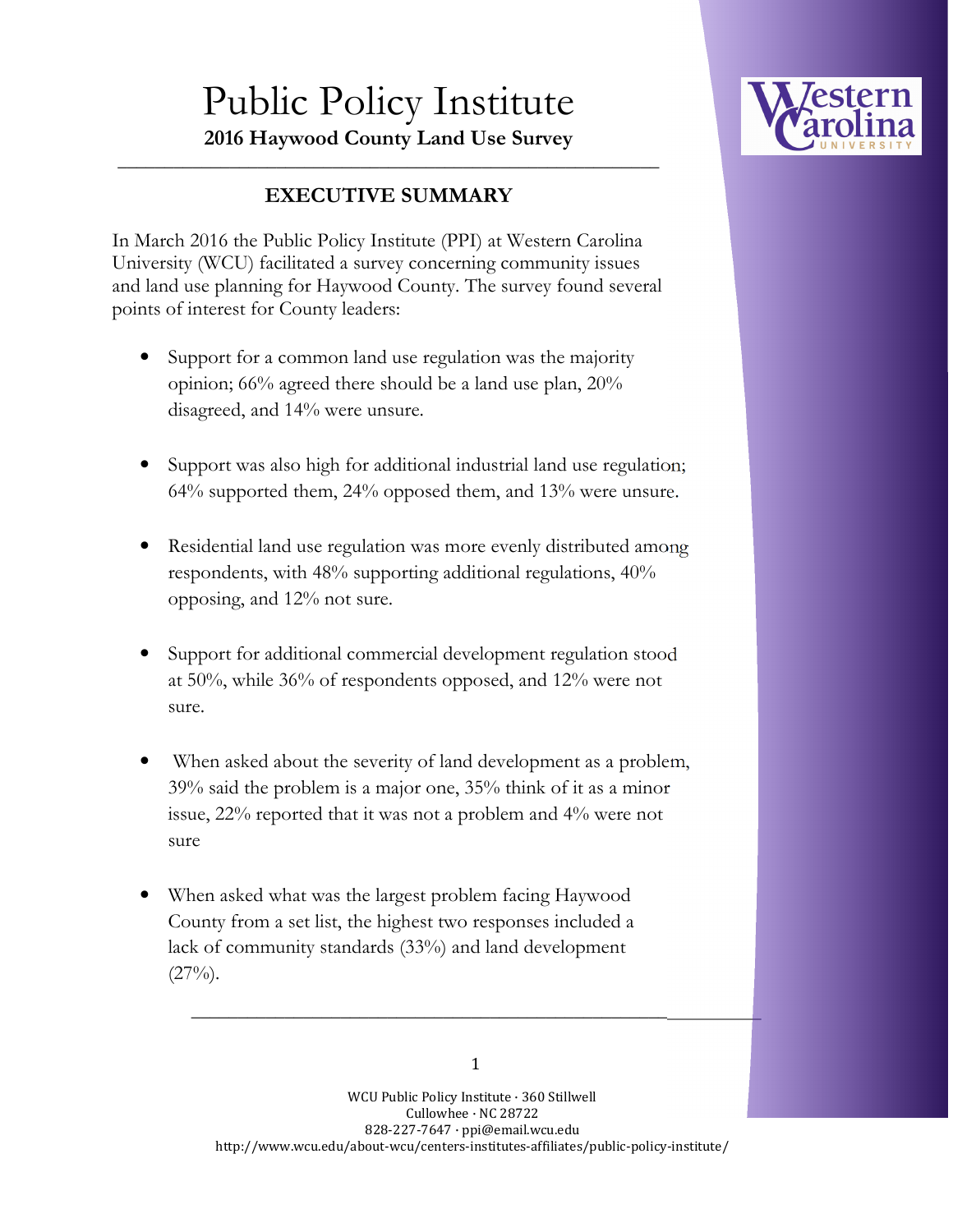## **I. SURVEY METHODS & SAMPLE DEMOGRAPHICS**

The Public Policy Institute contracted with Public Policy Polling to conduct a phone survey of Haywood County residents. A random sample was selected from all registered voters that had voted at least once in the last three elections. Of this sample, we received 817 usable responses from residents between March 18 and March 20. With Haywood County's population of 59,868 residents, $<sup>1</sup>$  this represents a</sup> margin of error of plus or minus 3.5% for responses.

Of the 817 respondents, 53% of respondents identified themselves as women, with the remaining 47% self-identifying as men. The sample is reflective of Haywood County in terms of gender, as  $52\%$  of county residents were female as of  $2014<sup>2</sup>$ 

The vast majority of respondents (91%) identified themselves as White, 3% identified themselves as African American, and 6% identified themselves as something other than the two options given. Census data suggests this sample varies from the population at large, though only slightly, with 96.5% of Haywood County residents identifying as White, and slightly over one percent identifying as African American.<sup>3</sup>

Sample age demographics were a good representation of current census data. About 28% of respondents said they were over the age of 65, compared to the 24% reflected in U.S. Census data.<sup>4</sup> In the survey, 29% of respondents said they were between the ages of 18 and 45, while 43% were between the ages of 46 and 65. In Haywood County, 58% of residents are between the ages of 18 and 65 according to the most



recent census. The data is weighted by age to more closely represent the age demographics of the county.

Two demographic questions towards the end of the survey may be of particular interest in relation to land use and survey respondents' vested interest in it. Of those surveyed, 90% of respondents own land in Haywood County. Thirty-two percent of respondents said they lived inside town limits, compared to the 67% that live outside of town limits. Some respondents, about 2%, were not sure.

 $\overline{a}$ <sup>1</sup> https://www.census.gov/quickfacts/table/PST045215/37087,00

<sup>2</sup> Ibid.

<sup>3</sup> Ibid.

<sup>4</sup> Ibid.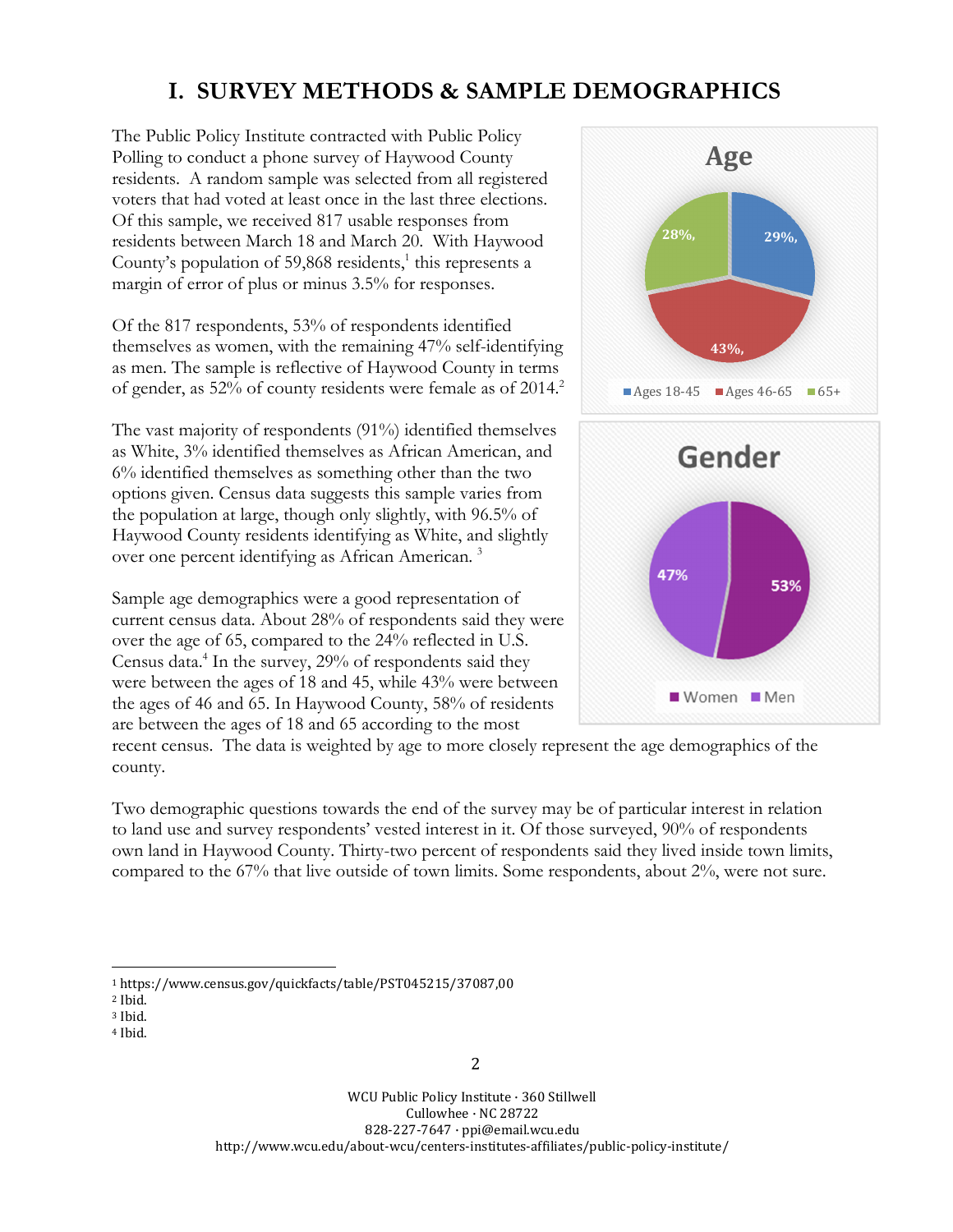## **II. SURVEY RESULTS**

Concerning overall land use development (**Q6** in the Appendix below), **66% of respondents agreed with the statement "Haywood County should have a common plan for land use and development."** Twenty percent disagreed, and 14% were not sure. Within this, 70% of women and 61% of men that responded agreed that Haywood County should have a development plan. As far as race, 63% of African American respondents agreed that the county should have a development plan, compared to the 67% of White respondents.

**When asked if they supported or opposed additional regulations for land use in Haywood County for industrial development (Q7), 64% supported additional regulations, 23% of respondents opposed additional regulations, and 13% were unsure.** These were fairly consistent across all races and genders.



**Support for additional commercial development (Q8) regulation stood at 50%, with 36% of respondents opposed, and 12% were not sure**. Broken down, 56% of women and 49% of men supported the additional regulation. As with the previous question, African American respondents favored regulation for commercial development at a notably higher rate than White respondents  $(66\%$  compared to 50%).



WCU Public Policy Institute · 360 Stillwell Cullowhee · NC 28722 828-227-7647 · ppi@email.wcu.edu http://www.wcu.edu/about-wcu/centers-institutes-affiliates/public-policy-institute/

3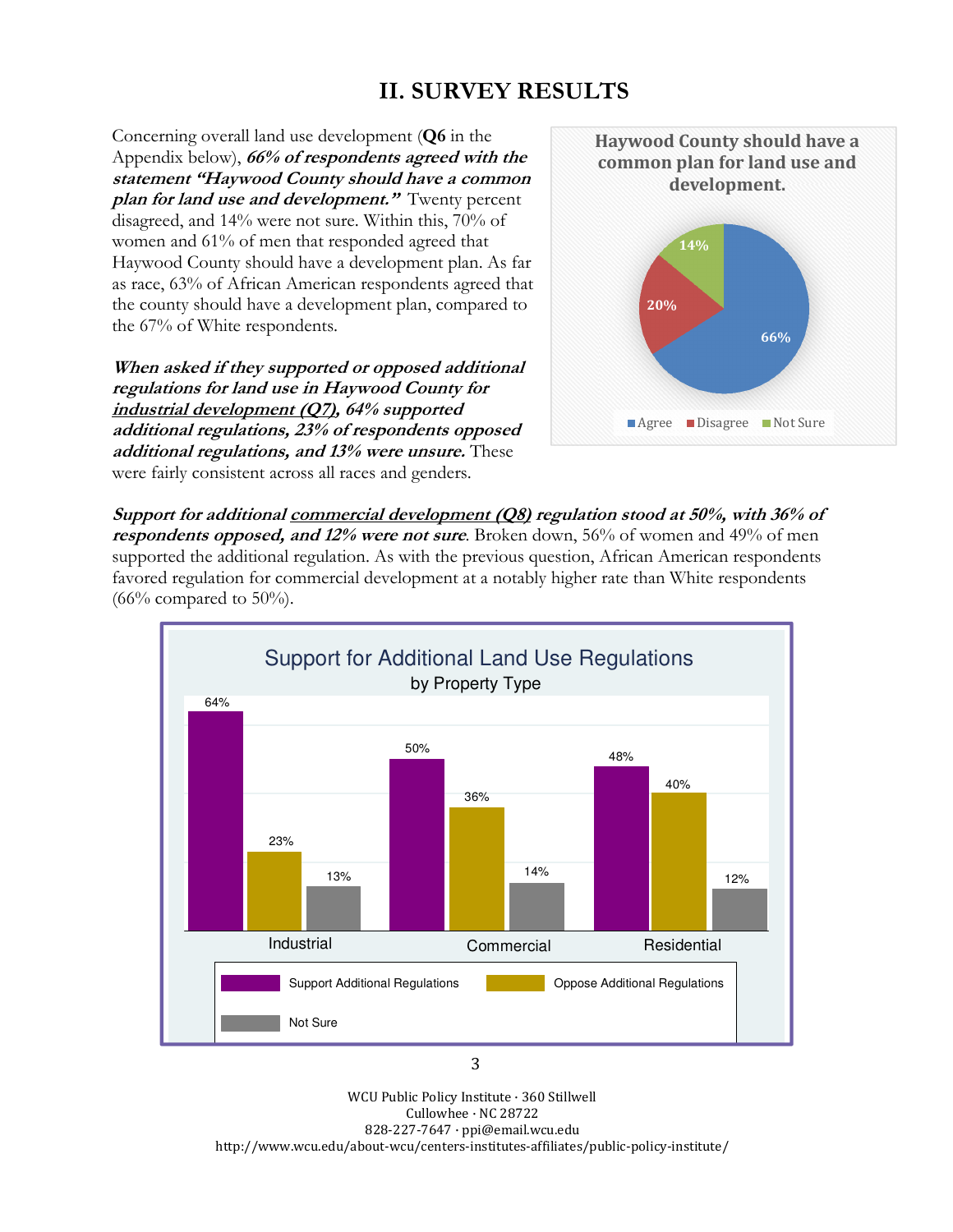**When respondents were asked if they supported or opposed additional regulations for residential development (Q9), 48% supported, 40% opposed, and 12% were not sure.** Broken down into gender, 50% of women and 45% of men supported additional regulations, while 35% of women and 47% of men were opposed. There was a noticeable difference in how White and African American respondents viewed additional regulation for residential development. Two-thirds of African Americans were in support of more regulation, while less than half of White respondents agreed with additional regulation on residential areas.



**Respondents were asked what they thought was the biggest problem facing Haywood County from a list of options (Q5 in the Appendix below). The most common response, from a third of respondents (33%), was "a lack of community standards related to property use."** When asked a specific questions as to what degree the lack of community standards was a problem in Haywood County (Q4), 37% identified it as a major problem, 35% said it was a minor problem, and 21% disagreed that community standards related to property use were an issue in the county.

At 27%, land development was the second most common response to the question of the biggest issue facing the county  $(Q5)$ . When asked a more specific question about land development  $(Q3)$ , **39% of respondents said land development is a major problem in Haywood County, 35% indicated it was a minor problem, and 22% reported that it was not a problem at all.** Broken down, 39% of White respondents identified this as a major problem, with almost half of African Americans agreeing. However, 23% of White respondents and 12% of African American respondents said land development was not a problem at all in the county.

Around 19% of respondents thought that "a lack of recreational facilities and ball fields" is the biggest issue facing Haywood County, and while 64% agreed that this is a problem, only 24% say it is a major problem. 34% of the respondents did not see this as a problem for Haywood County. Racially, 20% of White respondents identified this as the biggest problem facing Haywood County, with only seven percent of African American respondents agreeing.

Respondents unsure about which of the available issues was biggest, made up 1%. "Traffic outside of town limits" received the remaining 10% of responses to the question. Most respondents (44%) found traffic outside of town limits to be a minor problem. 27% said traffic is a major problem, with a similar 26% disagreeing and voting that traffic outside of town limits is not a problem at all.

> WCU Public Policy Institute · 360 Stillwell Cullowhee · NC 28722 828-227-7647 · ppi@email.wcu.edu http://www.wcu.edu/about-wcu/centers-institutes-affiliates/public-policy-institute/

4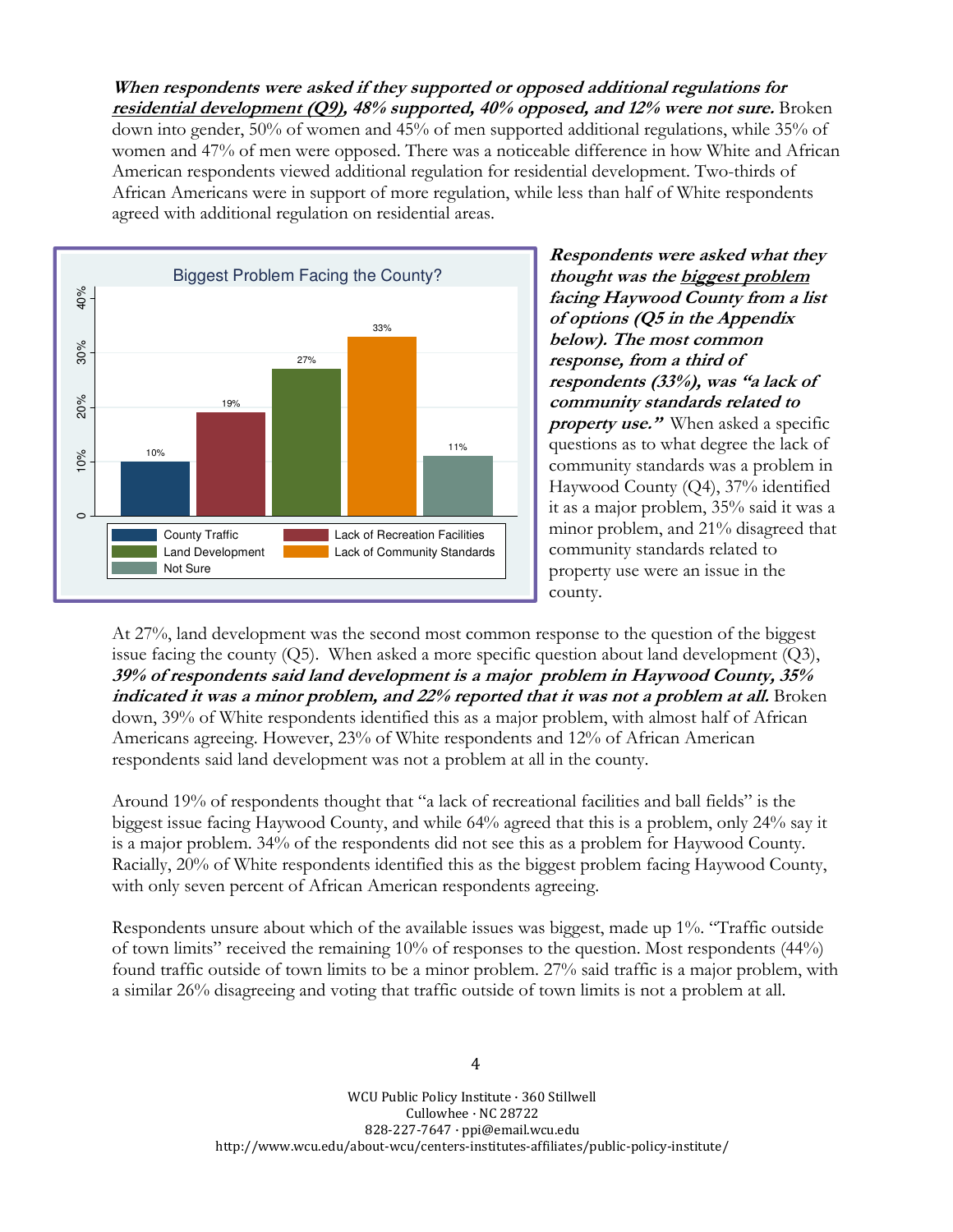**Q1** Would you say traffic outside of town limits in Haywood County is a major problem, a minor problem, or not a problem at all?

| Minor problem 44%            |  |
|------------------------------|--|
| Not a problem at all. $26\%$ |  |
|                              |  |

**Q2** Would you say the lack of recreational facilities and ball fields in the County is a major problem, a minor problem, or not a problem at all?

| Not a problem at all34% |  |
|-------------------------|--|
|                         |  |

**Q3** Would you say land development, such as the location of businesses, residences, or structures is a major problem, a minor problem, or not a problem at all?

| Not a problem at all 22% |  |
|--------------------------|--|
|                          |  |

**Q4** Would you say that a lack of community standards, such as the types of businesses, residences, or structures allowed on a property, is a major problem, a minor problem, or not a problem at all?

| Not a problem at all 21% |  |
|--------------------------|--|
|                          |  |

**Q5** Thinking back to the last few question on this poll, what do you think is the biggest problem facing Haywood County from the following list of choices: traffic outside of town limits, a lack of recreational facilities and ball fields, land development, or a lack of community standards related to property use?

| Traffic outside of town limits 10%         |  |
|--------------------------------------------|--|
| A lack of recreational facilities and ball |  |
|                                            |  |
| A lack of community standards related to   |  |

WCU Public Policy Institute · 360 Stillwell Cullowhee · NC 28722 828-227-7647 · ppi@email.wcu.edu http://www.wcu.edu/about-wcu/centers-institutes-affiliates/public-policy-institute/